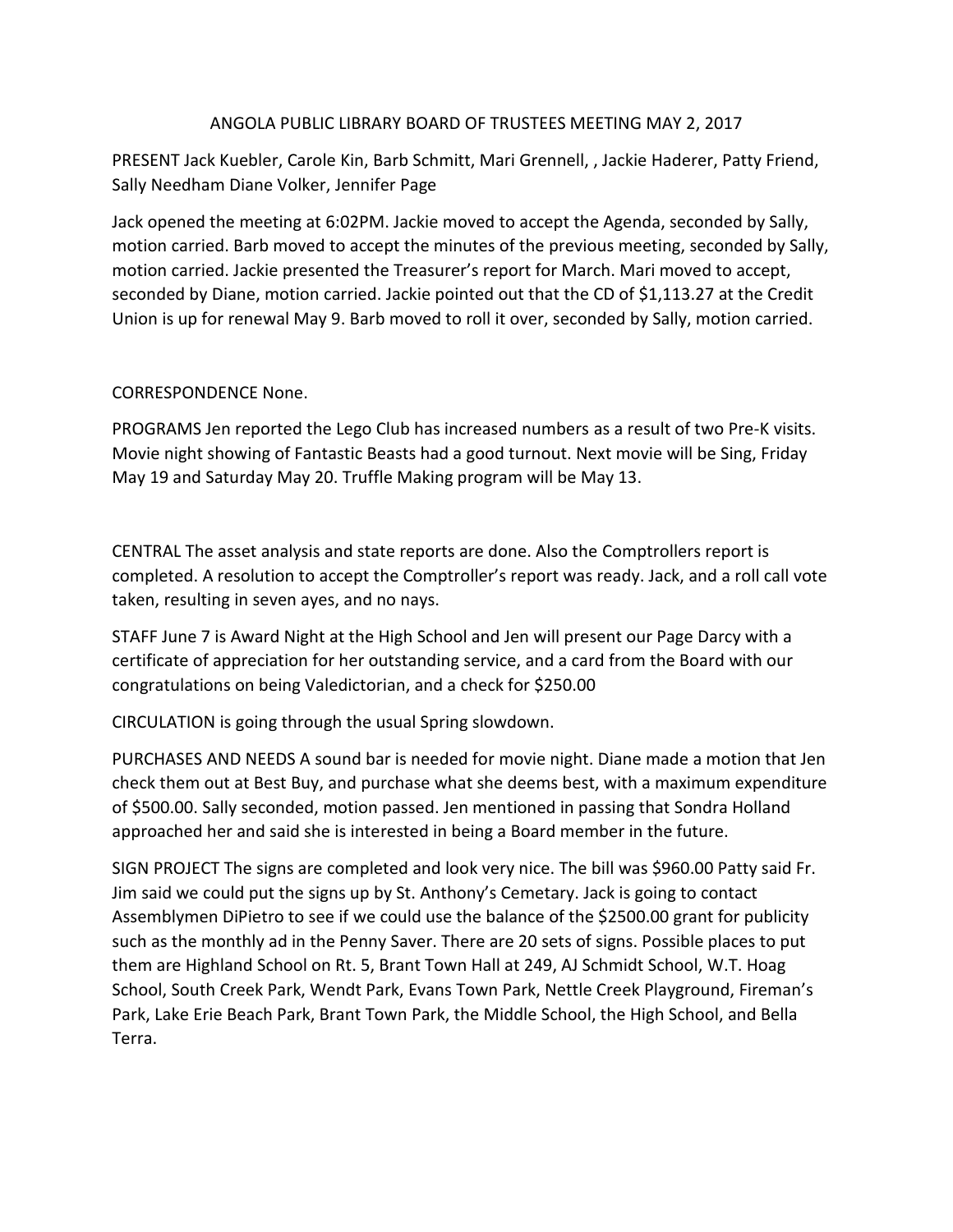ROOF Jack passed around photos of the middle part, which is causing the leaks, and said the repair for that is ordered. He also showed pictures of the front part of the roof, also in need of repair. Estimated cost for that was \$17, 276.00. He has spoken to Ken Stone regarding applying for a matching fund grant for renovations for the building. The grant would cover 75%. Jack asked Diane to write a letter to the Village Board, requesting they meet with us May 20 at 9 AM to discuss needed repairs and funding options.

HANDICAP LIFT Jack received some quotes and options for a lift. One company quoted \$16, 995.00, and \$22, 280.00 for two different types, and another quoted \$13, 300.00 for one that would use up a 10 x 10 foot floor space. After a discussion, we decided to table this project for now.

NEXT MEETING will be June 6.

Diane moved to adjourn, meeting adjourned.

Respectfully submitted,

Diane Volker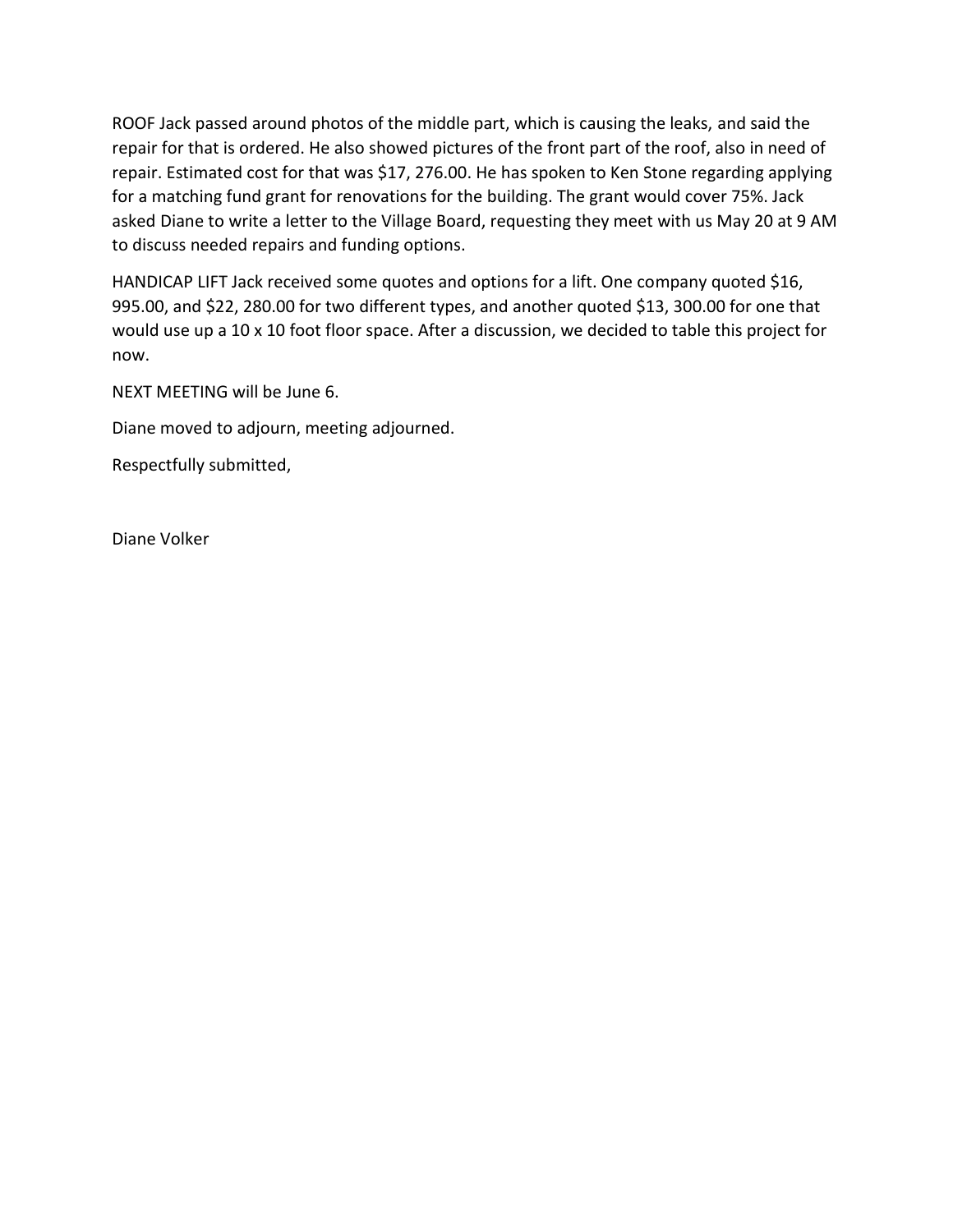**ANGOLA PUBLIC LIBRARY MONTHLY TREASURER'S REPORT** MONTH  $\frac{103}{e1/17}$  thru  $\frac{13}{3}/17$  $$10805.09$ 

## **BALANCE ON HAND**

**INCOME:** Fines  $f_{\ell}$  + 391.10 **Fines Fines** Copier **Other** 

TOTAL<sup>\$</sup> $1196.19$ 

# **EXPENDITURES:**

 $40.26$ Water Audit & Acct.  $89.85$ Copier Bldgs. & Grds, 5826065 - return to County - end of Bldg. & Grds. Cont **Travel** (2). 46 (pennysaner) Postage Printing Janvoria<br>Other CopiER 89.85<br>Other Keye 70.69 (for back doar) **Janitorial** TOTAL  $^{\frac{1}{2}6179.76}$ DATE: 15016.43 **BALANCE TO DATE:** Treasurer: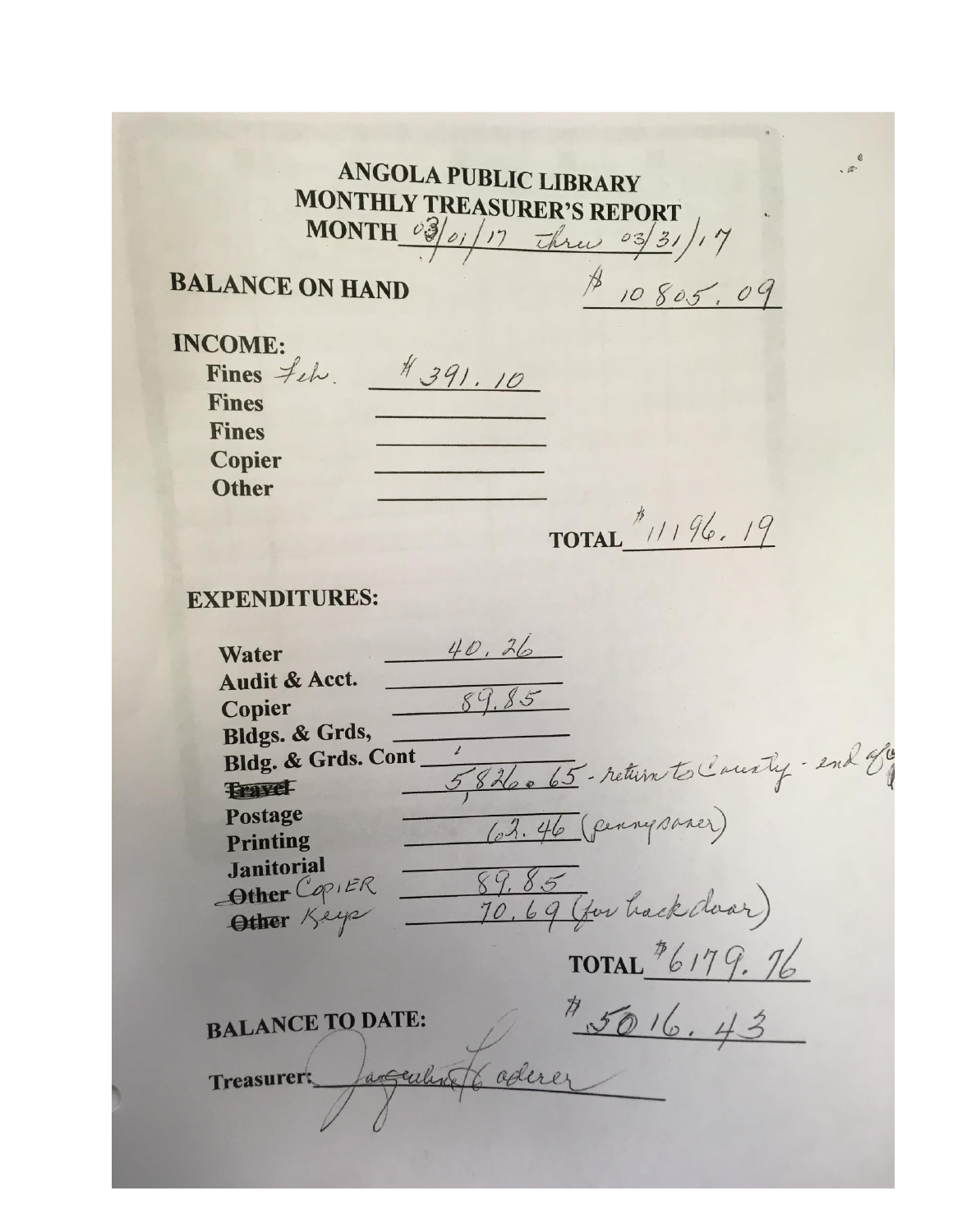| Debit<br>Card<br>NUMBER OR | DATE | <b>ATM Teller</b><br>Withdrawal<br>Automatic<br>Deposit                                                               | AP          | Automatic<br>Payment           |  |   | BP  | Online<br>Bill Pay<br>Online or<br>Phone Transfer |                       |  |
|----------------------------|------|-----------------------------------------------------------------------------------------------------------------------|-------------|--------------------------------|--|---|-----|---------------------------------------------------|-----------------------|--|
|                            |      | TRANSACTION DESCRIPTION<br>dep 3/3/17 Patron Donations<br>551 4/3 Angola Pennysaver<br>552 4/25/17 Cvenhouse Painting | S           | PAYMENT, FEE<br>WITHDRAWAL (-) |  | √ | FEE | DEPOSIT,<br>CREDIT (+)<br>810000                  | 51303.36<br>$1403$ 36 |  |
|                            |      |                                                                                                                       |             | 8772.                          |  |   |     |                                                   | 131564                |  |
|                            |      |                                                                                                                       |             | 96000v                         |  |   |     |                                                   | 35564                 |  |
|                            |      |                                                                                                                       |             |                                |  |   |     |                                                   |                       |  |
|                            |      |                                                                                                                       |             |                                |  |   |     |                                                   |                       |  |
|                            |      |                                                                                                                       |             |                                |  |   |     |                                                   |                       |  |
|                            |      |                                                                                                                       |             |                                |  |   |     |                                                   |                       |  |
|                            |      |                                                                                                                       |             |                                |  |   |     |                                                   |                       |  |
|                            |      |                                                                                                                       |             |                                |  |   |     |                                                   |                       |  |
|                            |      |                                                                                                                       |             |                                |  |   |     |                                                   |                       |  |
|                            |      |                                                                                                                       |             |                                |  |   |     |                                                   |                       |  |
|                            |      |                                                                                                                       |             |                                |  |   |     |                                                   |                       |  |
|                            |      |                                                                                                                       |             |                                |  |   |     |                                                   |                       |  |
|                            |      |                                                                                                                       |             |                                |  |   |     |                                                   |                       |  |
|                            |      |                                                                                                                       |             |                                |  |   |     |                                                   |                       |  |
|                            |      |                                                                                                                       | $III$ $BII$ | ヒヒヒ                            |  |   |     |                                                   |                       |  |
|                            |      |                                                                                                                       |             |                                |  |   |     |                                                   |                       |  |
|                            |      |                                                                                                                       |             |                                |  |   |     |                                                   |                       |  |